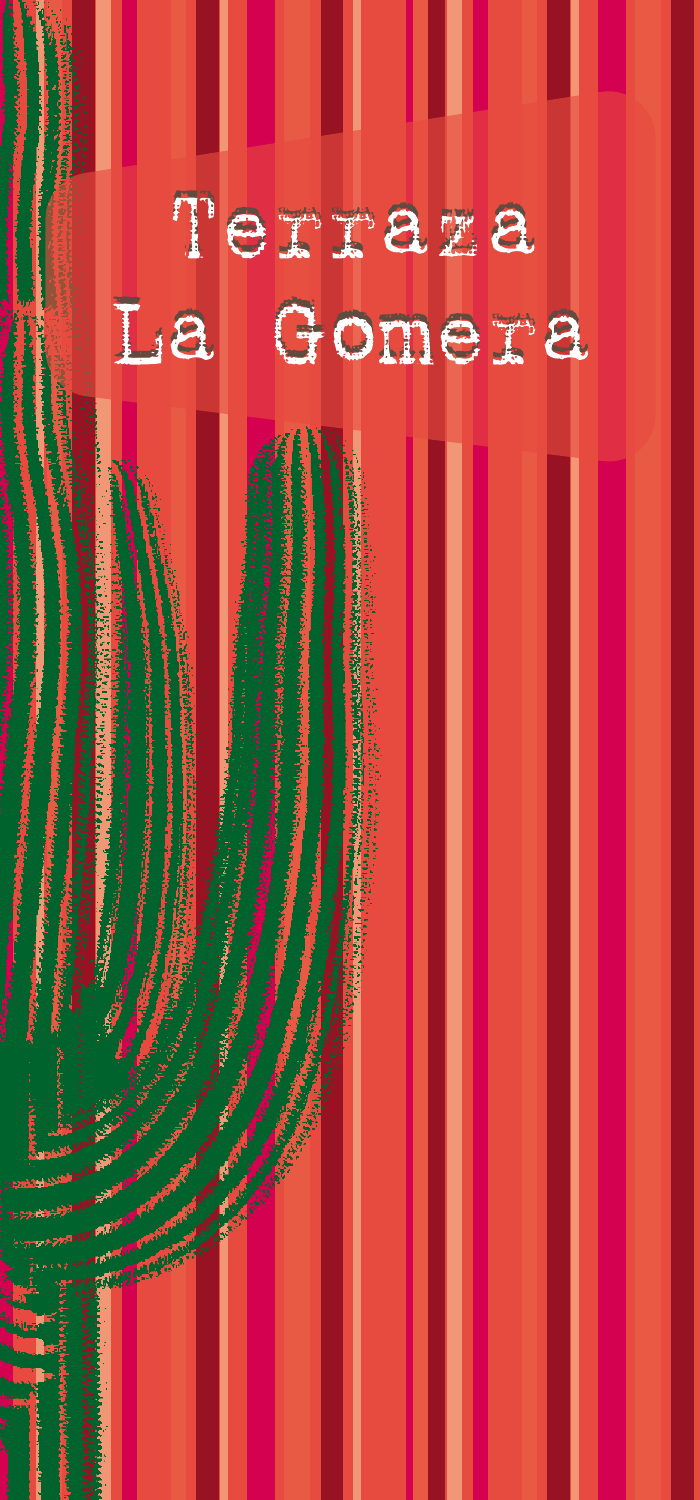## For snack

| Bread with garlic / garlic and cheese<br>000000 | 2,50 € |
|-------------------------------------------------|--------|
| Italian style bruschetta<br>000000              | 4,25 € |
| Totopos with guacamole                          | 7,60 € |
| Homemade Iberian ham croquettes                 |        |
| with aioli                                      | 8,40€  |
| $\bullet$ $\bullet$ $\bullet$                   |        |
| Romana style squids                             | 11,85€ |
| 6660                                            |        |

## The Tacos of "Armando Saldahna" Mexican cuisine

| Of cochinita pibil<br>006060                                  | 11,90 € |
|---------------------------------------------------------------|---------|
| Of chicken tinga<br>086080                                    | 11,90€  |
| Desserts                                                      |         |
| Homemade tiramisu<br>080880                                   | 7,50 €  |
| Brownie with hot chocolate and<br>vanilla ice cream<br>080900 | 9,00 €  |
| Fruit salad with ice cream<br>000600                          | 7,90€   |
| Homemade cakes<br>000000                                      | 7,00 €  |